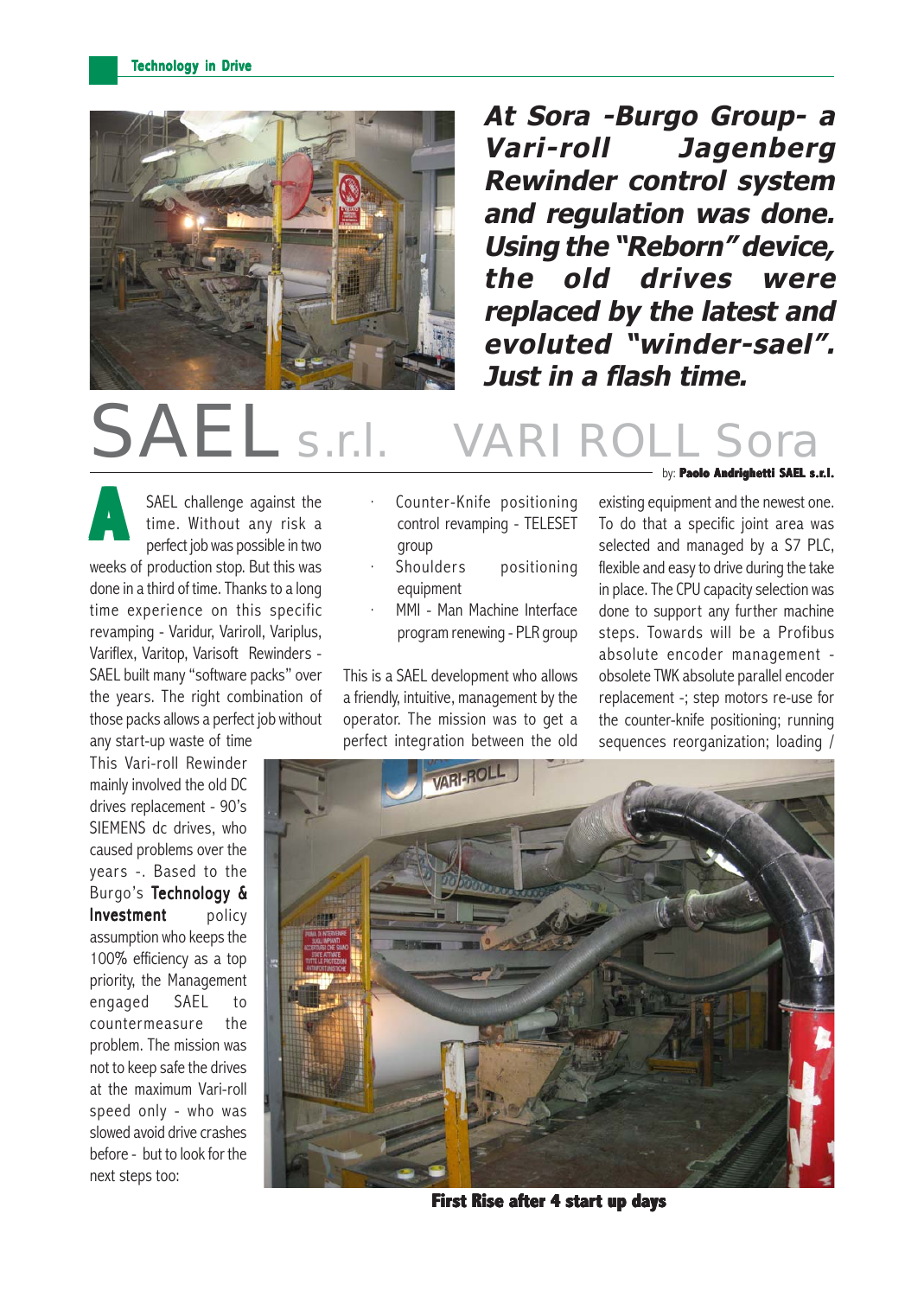

**Old Siemens Drive before the modification and the "Reborn" replacement Drive before the modification and "Reborn" replacement**

unloading machine according to the latest Safety regulations.

# Machine Operations Constant **Monitoring**

The SAEL solution was "born and raised" according to the Altavilla Vicentina T&I Burgo's team and coordinated by the Paper Mill technicians it selves. Actually this solution is a standard covered on many

other applications. The Vari-roll complexity required a bunch of visits in the plant before. Actually the right hardware structure, as much as the components placement or the system interconnections management are the milestones to achieve the customer targets like cost and time savings.

The preliminary investigations allowed to identify and plan the best solutions to meet the customer targets. A stand fitting job was done before: pre-



**Unwinder Siemens Drive restarted after the modification people can constantly keep an eye to** 

assembled panels with proper hardware interface inside to connect the old existing control and the new one. To minimize any start up risk all the software and the communication net were bench-tested before.

Nevertheless some problems came up during the start up phase but the right New S7 PLC capacity selection allowed immediate countermeasures as much as get a better diagnostic machine management.

To an easy supervisor management a ZHZ system is used. The ZHZ system manages the stops in meters and programmed diameter stops as well. This feature allows the commands and the coordination over a single operator station vs. old and single bunch of hardware used to drive the motors before and located in different places. The workers as much as the maintenance team did love this system. Not because of production efficiencies only, but for a friendly user and easy to drive management too. Actually this facilitates all the insert, start and drive operations. Thanks to the powerful supervisor who incorporates a lot of trend and variable calculations, the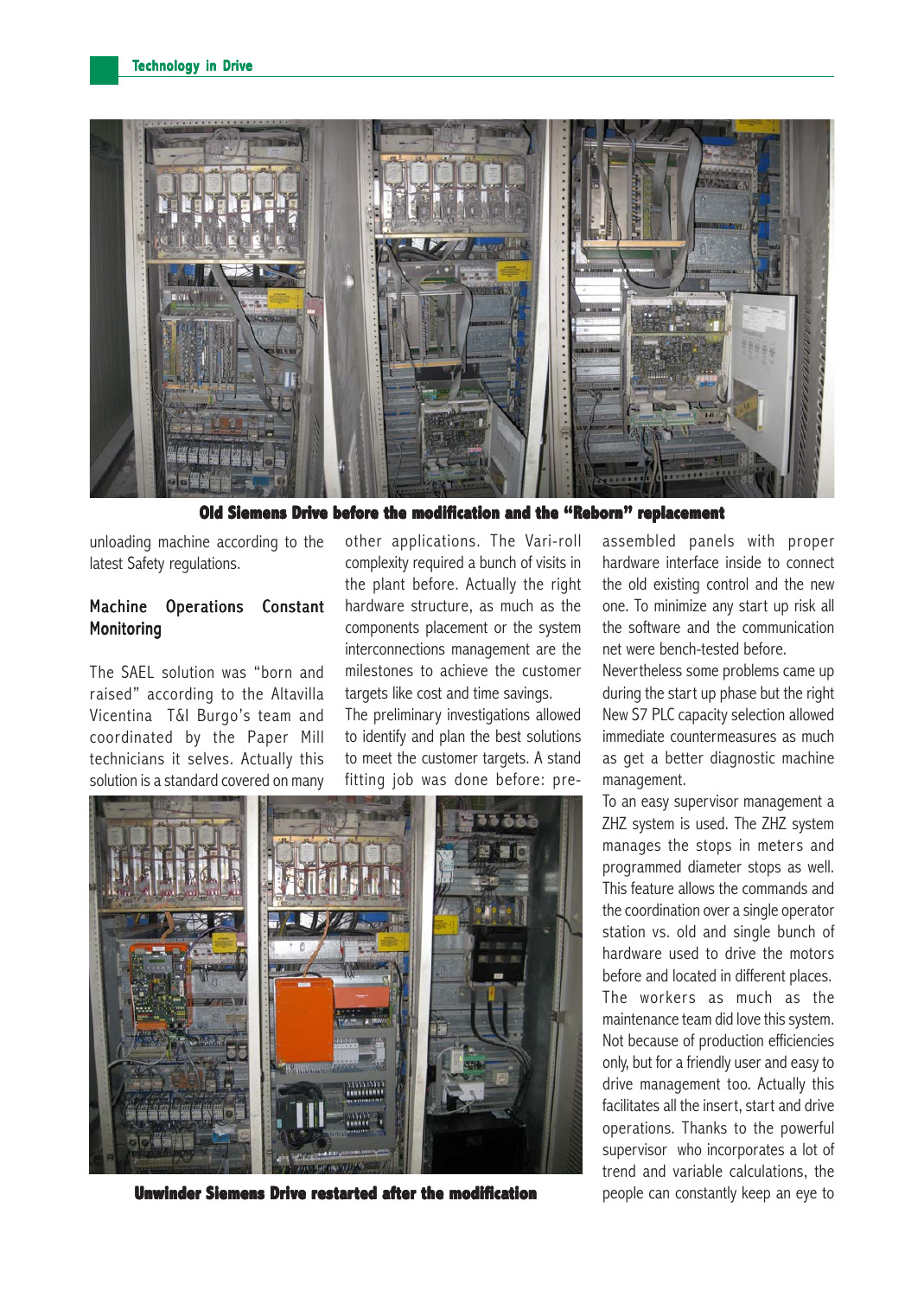

**View of the Vari-Roll Drum, SAEL Intelligent Drive** 

the machine operations and make adjustments eventually or get a feedback in case of wrong settings or paper rips root causes as well.

Another important feature is the load cells exclusion to the pull regulation without any quality fault over the production. This can be done by a specific motor torque algorithm calculation who encloses all the inertia or friction compensations. A direct benefit is to not use old transducers or obsolete analogic devices too weak against vibrations or roller lurches causing a lot of problems to the material pull regulations.

## Simplify and Rationalize the machine automation

The existing interface between the TELESET-TELEBOCK-LDS-PLR and the general using is made by a mix management of physical in-out and serial communications where the PLR is the core of this old process control. The mission is to bring the system to a next level using a modern PLC-SUPERVISOR integrated system who incorporates all the calculations managed by the existing TELESET-TELEBOCK-LDS-PLR former logic. Some of those features were implemented into the new automation already. Therefore it was necessary to integrate the hardware and software for the single press stations and the knifeshoulders positioning - got from the Profibus DP absolute encoder - into the New S7 PLC. As already mentioned, the S7 capacity and architecture were chosen for this mission at the beginning. This allows to:

- ·keep away all the Teleset-Teleblock equipment and related communication/ interface accessories.
- ·Keep away the "Gemux" rider units for the TWK absolute encoders used in the longitudinal knifes and stations - a maintenance people obstacle since the beginning.
- ·Keep away all the aux units related to the old system displays, interfaces -.



**Architecture Block Diagram used by SAEL over the applicaiton**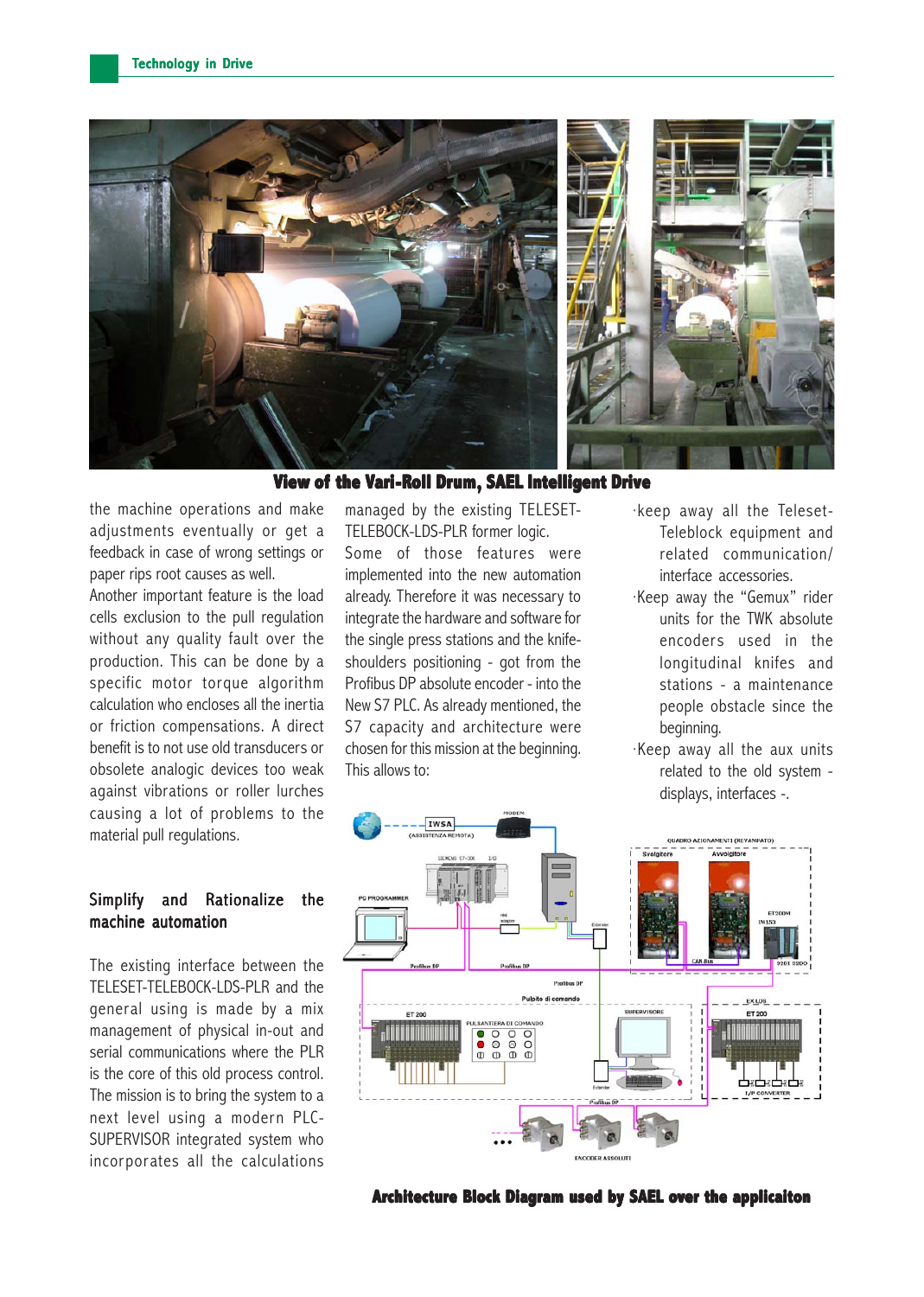



**Main Drum drive SIEMENS recovered by SAEL Reborn**

This upgrade highlights how the simplify and rationalized machine automation is.

The new control managed by S7 in combination with a scada/MMI Supervisor incorporates all the old system features in one task, and thanks to the latest advanced technologies plus the skills of the local team get them better.

The new equipment as a substitute of the old Jagenberg system, and built with equivalent connections to the original hardware, will allow the wiring team to take in place the job in less than four days.

The new SAEL system architecture who will put in place later on is based on the new Profibus network managed by the S7 PLC - already used in other Burgo plants. This will enclose:

- q.ty 07 - Profibus absolute encoder for upper knifes and lower counterknifes

- q.ty 12 - Profibus absolute encoder for paper roll holder shoulder positioning

- q.ty 01 - Local ET200M - To integrate some commands of the existing pupler - q.ty 03 - Local ET200M - To integrate the old electromechanic commands with the new SAEL device "general uses"

Basically all the former system was totally electro mechanic and



coordinated by 3 microprocessor racks - Each one for the TELESET, Teleblock and LDS zone. This has been replicated into the S7 PLC and managed by the "WINDER-SAEL" Supervisor: The perfect PLR evolution.

Today the Vari-roll supervisor system encloses features like the Engineering Station for